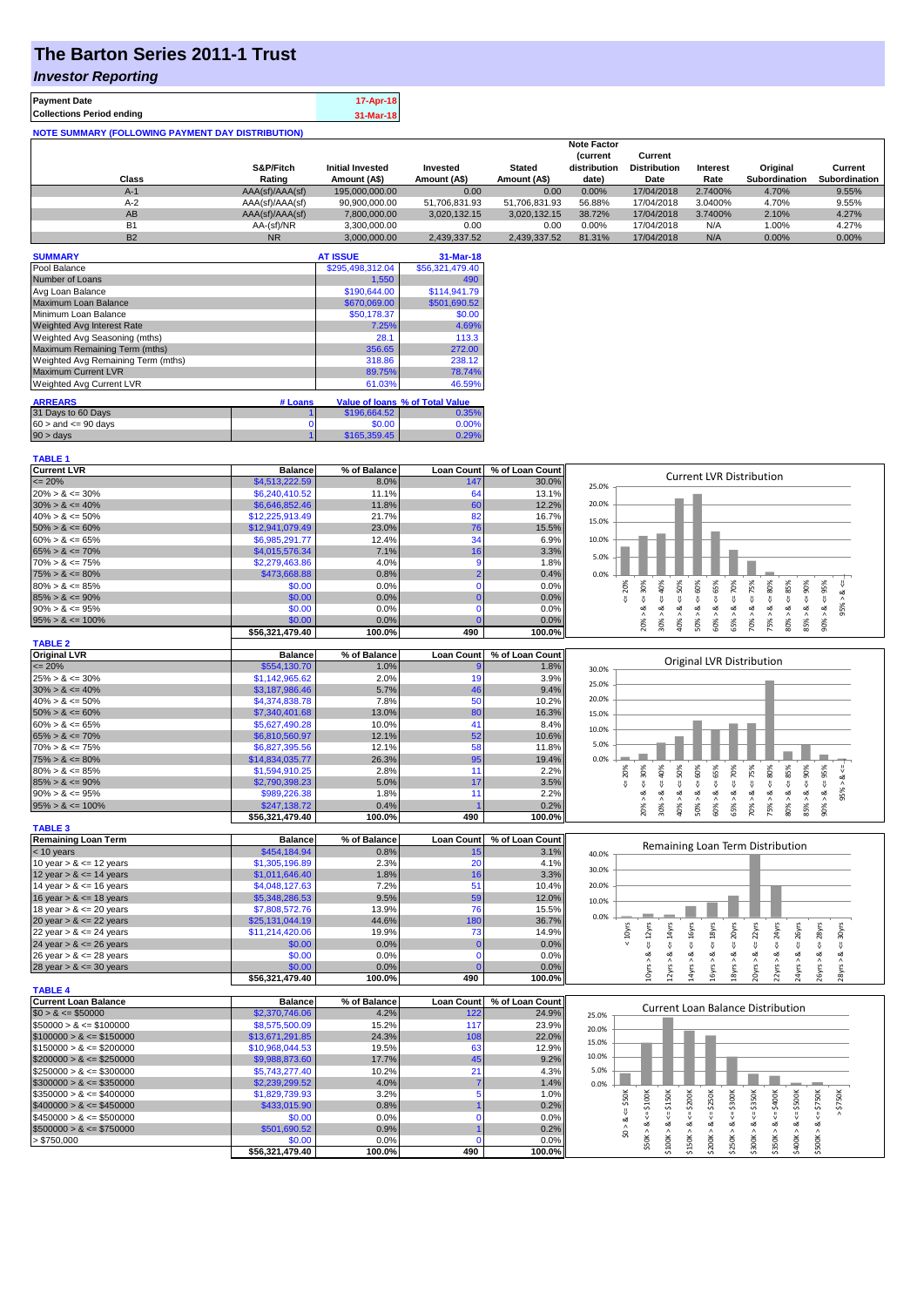# **The Barton Series 2011-1 Trust**

#### *Investor Reporting*

| <b>Payment Date</b>                                                       |                                    | 17-Apr-18               |                          |                          |                                                                                                                                                                                                             |
|---------------------------------------------------------------------------|------------------------------------|-------------------------|--------------------------|--------------------------|-------------------------------------------------------------------------------------------------------------------------------------------------------------------------------------------------------------|
| <b>Collections Period ending</b>                                          |                                    | 31-Mar-18               |                          |                          |                                                                                                                                                                                                             |
| <b>TABLE 5</b>                                                            |                                    |                         |                          |                          |                                                                                                                                                                                                             |
| <b>Loan Seasoning</b>                                                     | <b>Balance</b>                     | % of Balance            | <b>Loan Count</b>        | % of Loan Count          | Loan Seasoning Distribution                                                                                                                                                                                 |
| $= 6$ mths                                                                | \$0.00                             | 0.0%                    |                          | 0.0%                     | 40.0%<br>35.0%                                                                                                                                                                                              |
| $> 8 \le 12$ mth<br>$12 > 8 \le 18$ mths                                  | \$0.00<br>\$0.00                   | 0.0%<br>0.0%            | $\Omega$                 | 0.0%<br>0.0%             | 30.0%                                                                                                                                                                                                       |
| $18 > 8 \le 24$ mths                                                      | \$0.00                             | 0.0%                    | $\mathbf 0$              | 0.0%                     | 25.0%                                                                                                                                                                                                       |
| $2 > 8 \le 3$ years                                                       | \$0.00                             | 0.0%                    |                          | 0.0%                     | 20.0%                                                                                                                                                                                                       |
| $3 > 8 \le 4$ years                                                       | \$0.00                             | 0.0%                    | $\Omega$                 | 0.0%                     | 15.0%                                                                                                                                                                                                       |
| $4 > 8 \le 5$ years                                                       | \$0.00                             | 0.0%                    |                          | 0.0%                     | 10.0%                                                                                                                                                                                                       |
| $5 > 8 \le 6$ years                                                       | \$0.00                             | 0.0%                    | $\mathbf 0$              | 0.0%                     | 5.0%<br>0.0%                                                                                                                                                                                                |
| $6 > 8 \le 7$ years                                                       | \$0.00                             | 0.0%                    |                          | 0.0%                     |                                                                                                                                                                                                             |
| $7 > 8 \le 8$ years                                                       | \$12,717,181.31                    | 22.6%                   | 87                       | 17.8%                    | $<=8$ years<br>$8 > 8 < = 9$ years<br><= 10 years<br>6 mths<br>$12 > 8$ <= 18 mths<br>24 mths<br>$5 > 8 < 6$ years<br>$6 > 8 < z < 7$ years<br>$\leq 12$ mth<br>3 years<br>$3 > 8 < 4$ years<br>$<=5$ years |
| $8 > 8 \le 9$ years                                                       | \$18,880,547.81                    | 33.5%                   | 134                      | 27.3%                    | ₩<br>$\stackrel{\scriptscriptstyle{  }}{\mathsf{v}}$                                                                                                                                                        |
| $9 > 8 \le 10$ years                                                      | \$9,362,269.96                     | 16.6%                   | 87                       | 17.8%                    | ৺<br>∞<br>ಷ                                                                                                                                                                                                 |
| > 10 years                                                                | \$15,361,480.32<br>\$56,321,479.40 | 27.3%<br>100.0%         | 182<br>490               | 37.1%<br>100.0%          | $18 > 8$<br>$\hat{4}$<br>$\hat{\mathcal{L}}$<br>$\hat{z}$<br>$\hat{0}$                                                                                                                                      |
| <b>TABLE 6</b>                                                            |                                    |                         |                          |                          |                                                                                                                                                                                                             |
| Postcode Concentration (top 10 by value)                                  | <b>Balance</b>                     | % of Balance            | <b>Loan Count</b>        | % of Loan Count          |                                                                                                                                                                                                             |
| 5700                                                                      | \$2,008,492.50                     | 3.6%                    | 21                       | 4.3%                     | Geographic Distribution<br>0.7%                                                                                                                                                                             |
| 2905                                                                      | \$1,608,033.81                     | 2.9%                    | 10                       | 2.0%                     | 16.0%                                                                                                                                                                                                       |
| 2614                                                                      | \$1,457,937.18                     | 2.6%                    | 8                        | 1.6%                     |                                                                                                                                                                                                             |
| 2617                                                                      | \$1,432,809.85                     | 2.5%                    |                          | 1.4%                     | 5.9%                                                                                                                                                                                                        |
| 2602                                                                      | \$1,243,047.71                     | 2.2%                    |                          | 1.6%                     |                                                                                                                                                                                                             |
| 5162                                                                      | \$1,181,968.48                     | 2.1%                    | 12                       | 2.4%                     | 52.1%                                                                                                                                                                                                       |
| 5159<br>2620                                                              | \$1,181,153.55<br>\$1,077,697.35   | 2.1%<br>1.9%            | 8                        | 1.8%<br>1.6%             |                                                                                                                                                                                                             |
| 2615                                                                      | \$1,070,474.53                     | 1.9%                    | 10                       | 2.0%                     |                                                                                                                                                                                                             |
| 5108                                                                      | \$1,002,230.83                     | 1.8%                    | 8                        | 1.6%                     | 25.3%                                                                                                                                                                                                       |
|                                                                           |                                    |                         |                          |                          |                                                                                                                                                                                                             |
| <b>TABLE 7</b>                                                            |                                    |                         |                          |                          | SA ACT NSW WA Other                                                                                                                                                                                         |
| <b>Geographic Distribution</b><br><b>Australian Capital Territory</b>     | <b>Balance</b><br>\$14,233,780.95  | % of Balance<br>25.3%   | <b>Loan Count</b><br>95  | % of Loan Count<br>19.4% |                                                                                                                                                                                                             |
| New South Wales                                                           | \$3,320,423.92                     | 5.9%                    | 23                       | 4.7%                     |                                                                                                                                                                                                             |
| Northern Territory                                                        | \$0.00                             | 0.0%                    | -0                       | 0.0%                     | Metro / Non-Metro / Inner City Distribution                                                                                                                                                                 |
| Queensland                                                                | \$0.00                             | 0.0%                    | $\mathbf 0$              | 0.0%                     | 0.7%<br>15.5%                                                                                                                                                                                               |
| South Australia                                                           | \$29,324,651.13                    | 52.1%                   | 299                      | 61.0%                    |                                                                                                                                                                                                             |
| Tasmania                                                                  | \$0.00                             | 0.0%                    | $\mathbf 0$              | 0.0%                     |                                                                                                                                                                                                             |
| Victoria                                                                  | \$404,725.57                       | 0.7%                    |                          | 1.0%                     |                                                                                                                                                                                                             |
| Western Australia                                                         | \$9,037,897.83                     | 16.0%                   | 68                       | 13.9%                    |                                                                                                                                                                                                             |
|                                                                           | \$56,321,479.40                    | 100.0%                  | 490                      | 100.0%                   |                                                                                                                                                                                                             |
| <b>TABLE 8</b>                                                            |                                    |                         |                          |                          |                                                                                                                                                                                                             |
| Metro/Non-Metro/Inner-City<br>Metro                                       | <b>Balance</b><br>\$47,197,626.28  | % of Balance<br>83.8%   | <b>Loan Count</b><br>404 | % of Loan Count<br>82.4% | 83.8%                                                                                                                                                                                                       |
| Non-metro                                                                 | \$8,722,540.10                     | 15.5%                   | 83                       | 16.9%                    |                                                                                                                                                                                                             |
| Inner city                                                                | \$401,313.02                       | 0.7%                    |                          | 0.6%                     |                                                                                                                                                                                                             |
|                                                                           | \$56,321,479.40                    | 100.0%                  | 490                      | 100.0%                   | Metro<br>Non-metro<br>Inner city                                                                                                                                                                            |
| <b>TABLE 9</b>                                                            |                                    |                         |                          |                          |                                                                                                                                                                                                             |
| <b>Property Type</b>                                                      | <b>Balance</b>                     | % of Balance            | <b>Loan Count</b>        | % of Loan Count          |                                                                                                                                                                                                             |
| <b>Residential House</b>                                                  | \$52,040,418.57                    | 92.4%                   | 450                      | 91.8%                    | Occupancy Type Distribution                                                                                                                                                                                 |
| <b>Residential Unit</b>                                                   | \$4,281,060.83                     | 7.6%                    | 40                       | 8.2%                     | 5.0%                                                                                                                                                                                                        |
| Rural                                                                     | \$0.00                             | 0.0%                    |                          | 0.0%                     |                                                                                                                                                                                                             |
| Semi-Rural                                                                | \$0.00                             | 0.0%<br>100.0%          | $\Omega$<br>490          | 0.0%                     |                                                                                                                                                                                                             |
| <b>TABLE 10</b>                                                           | \$56,321,479.40                    |                         |                          | 100.0%                   |                                                                                                                                                                                                             |
| Occupancy Type                                                            | <b>Balance</b>                     | % of Balance            | <b>Loan Count</b>        | % of Loan Count          |                                                                                                                                                                                                             |
| Owner Occupied                                                            | \$53,480,032.79                    | 95.0%                   | 462                      | 94.3%                    |                                                                                                                                                                                                             |
| Investment                                                                | \$2,841,446.61                     | 5.0%                    | 28                       | 5.7%                     |                                                                                                                                                                                                             |
|                                                                           | \$56,321,479.40                    | 100.0%                  | 490                      | 100.0%                   | 95.0%                                                                                                                                                                                                       |
| <b>TABLE 11</b>                                                           |                                    |                         |                          |                          |                                                                                                                                                                                                             |
| <b>Employment Type Distribution</b>                                       | <b>Balance</b>                     | % of Balance            | <b>Loan Count</b>        | % of Loan Count          | Owner Occupied<br>Investment                                                                                                                                                                                |
| Contractor                                                                | \$654,340.81                       | 1.2%                    |                          | 1.4%                     |                                                                                                                                                                                                             |
| Pay-as-you-earn employee (casual)<br>Pay-as-you-earn employee (full time) | \$1,298,128.10<br>\$44,997,183.07  | 2.3%<br>79.9%           | 10<br>376                | 2.0%<br>76.7%            | <b>LMI Provider Distribution</b>                                                                                                                                                                            |
| Pay-as-you-earn employee (part time)                                      | \$4,122,950.02                     | 7.3%                    | 44                       | 9.0%                     | 6.1%                                                                                                                                                                                                        |
| Self employed                                                             | \$1,909,128.81                     | 3.4%                    | 17                       | 3.5%                     |                                                                                                                                                                                                             |
| No data                                                                   | \$3,339,748.59                     | 5.9%                    | 36                       | 7.3%                     |                                                                                                                                                                                                             |
|                                                                           | \$56,321,479.40                    | 100.0%                  | 490                      | 100.0%                   |                                                                                                                                                                                                             |
| <b>TABLE 12</b>                                                           |                                    |                         |                          |                          |                                                                                                                                                                                                             |
| <b>LMI Provider</b>                                                       | <b>Balance</b>                     | % of Balance            | <b>Loan Count</b>        | % of Loan Count          |                                                                                                                                                                                                             |
| QBE                                                                       | \$52,859,812.29                    | 93.9%                   | 471                      | 96.1%                    |                                                                                                                                                                                                             |
| Genworth                                                                  | \$3,461,667.11<br>\$56,321,479.40  | 6.1%<br>100.0%          | 19<br>490                | 3.9%<br>100.0%           |                                                                                                                                                                                                             |
| <b>TABLE 13</b>                                                           |                                    |                         |                          |                          | 93.9%                                                                                                                                                                                                       |
| <b>Arrears</b>                                                            | <b>Balance</b>                     | % of Balance            | <b>Loan Count</b>        | % of Loan Count          |                                                                                                                                                                                                             |
| <= 0 days                                                                 | \$53,697,257.51                    | 95.3%                   | 473                      | 96.5%                    | $\blacksquare$ QBE<br>Genworth                                                                                                                                                                              |
| $0 >$ and $\leq 30$ days                                                  | \$2,262,197.92                     | 4.0%                    | 15                       | 3.1%                     |                                                                                                                                                                                                             |
| $30 >$ and $\leq 60$ days                                                 | \$196,664.52                       | 0.3%                    |                          | 0.2%                     | Interest Rate Type Distribution                                                                                                                                                                             |
| $60 >$ and $\leq 90$ days                                                 | \$0.00                             | 0.0%                    | n                        | 0.0%                     | 19.2%                                                                                                                                                                                                       |
|                                                                           |                                    | 0.3%                    |                          | 0.2%                     |                                                                                                                                                                                                             |
| $90 > \text{days}$                                                        | \$165,359.45                       |                         |                          | 100.0%                   |                                                                                                                                                                                                             |
|                                                                           | \$56,321,479.40                    | 100.0%                  | 490                      |                          |                                                                                                                                                                                                             |
| <b>TABLE 14</b>                                                           |                                    |                         |                          |                          |                                                                                                                                                                                                             |
| <b>Interest Rate Type</b>                                                 | <b>Balance</b>                     | % of Balance            | <b>Loan Count</b>        | % of Loan Count          |                                                                                                                                                                                                             |
| Variable<br>Fixed                                                         | \$45,511,366.95                    | 80.8%<br>19.2%          | 404<br>86                | 82.4%                    |                                                                                                                                                                                                             |
|                                                                           | \$10,810,112.45                    | 100.0%                  | 490                      | 17.6%<br>100.0%          |                                                                                                                                                                                                             |
| <b>TABLE 15</b>                                                           | \$56,321,479.40                    |                         |                          |                          | 80.8%                                                                                                                                                                                                       |
| <b>Weighted Ave Interest Rate</b><br><b>Fixed Interest Rate</b>           | <b>Balance</b><br>4.35%            | <b>Loan Count</b><br>86 |                          |                          | Variable Fixed                                                                                                                                                                                              |